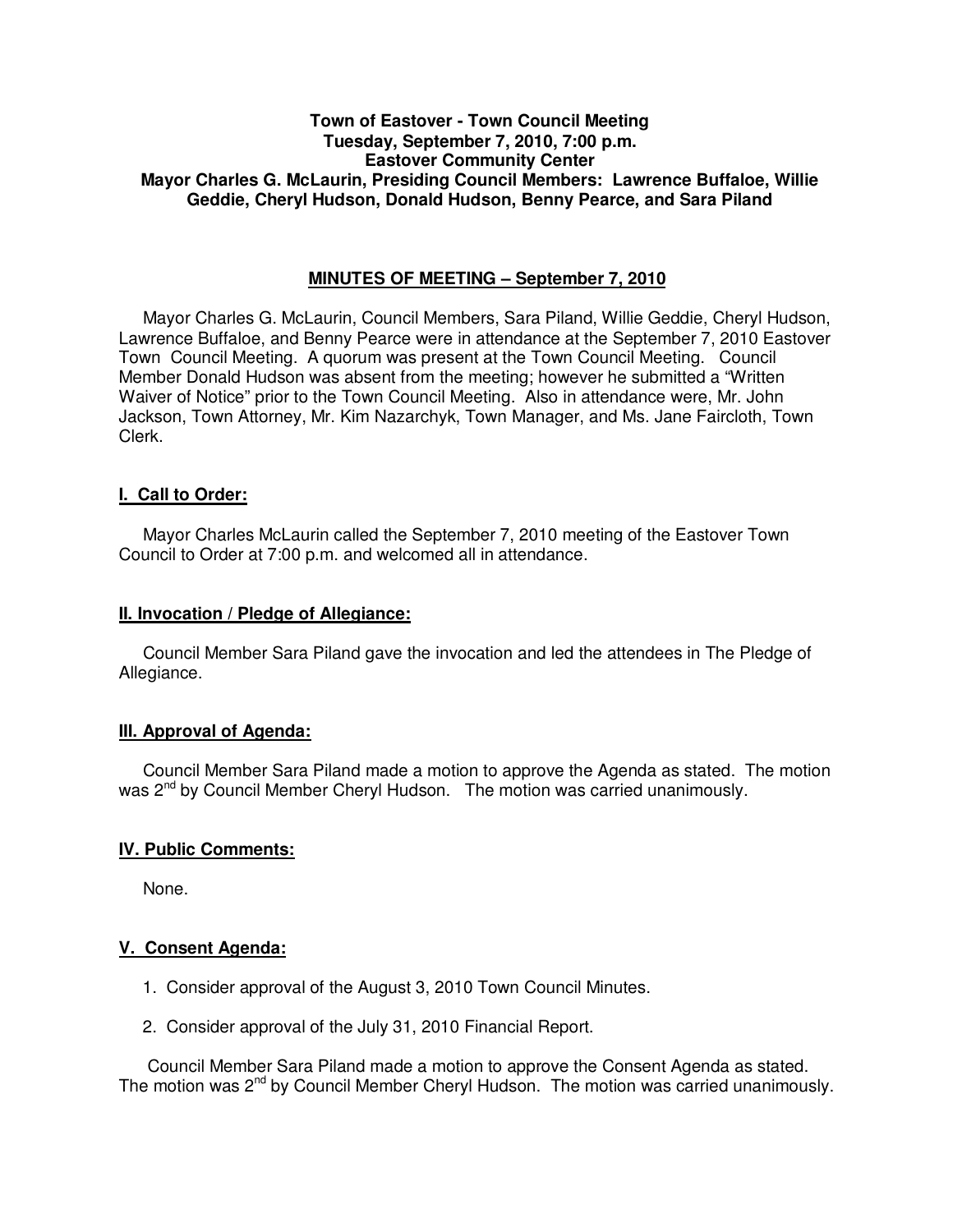#### **VI. Discussion Agenda:**

#### **Agenda Item #1:**

#### **Briefing by Mr. Morgan Johnson, Chairman of the Eastover Sanitary District.**

 Mr. Morgan Johnson briefed the Town Council on the current water projects. He stated that the projects are ahead of schedule, and anticipates completion in March 2011. He stated that the water tank is scheduled to start vertical construction September 8, 2010, and will be painted in October. Mr. Johnson stated that the sewer projects are struggling, as USDA stated that they cut Grant money to one million. He stated that the majority of funds must be Grant money. Mr. Johnson stated that he currently can serve a small portion of Rock Hill Road, South to Dunn Road into Tranquil Acres.

#### **Agenda Item #2:**

#### **Discussion and Approval of Budget Ordinance Amendment No. 2011-01.**

 Mr. Kim Nazarchyk stated that the Town had received another \$6000.00 donation from Mrs. Eloise Talley for Woodland Park. He stated Budget Ordinance Amendment N0 2011-01 is to amend the General Fund, and revenue changes are as follows:

| <b>Revenue Source</b>                  | <b>Increase</b> | <b>Decrease</b> |
|----------------------------------------|-----------------|-----------------|
| Income-Talley -Woodland Park 10-372-00 | \$6,000.00      |                 |

 This will result in a net increase of \$6,000.00 to Revenue in the General Fund. To offset this increase in Revenue, the following expenditure will be increased.

| <b>Department</b>                                   | <b>Increase</b> | <b>Decrease</b> |
|-----------------------------------------------------|-----------------|-----------------|
| Parks & Recreation - Talley-Woodland Park 10-620-51 | \$6,000.00      |                 |

(Total General Fund Budget with amendment is \$1,210,500.00)

 Council Member Lawrence Buffaloe made a motion to approve Budget Ordinance Amendment No. 2011-01. The motion was  $2^{nd}$  by Council Member Sara Piland. The motion was approved unanimously.

#### **Agenda Item #3:**

#### **Discussion on Code of Ethics Policy.**

 Mr. Nazarchyk stated that the State of North Carolina requires that each Town have a "Code of Ethics Policy" for the Town Council in place by January 2011, with a resolution to adopt. He said he had reviewed Mr. Fleming Bell, UNC School of Government's version and several other towns to get verbiage for our Code of Ethics Policy. Attorney Jackson suggested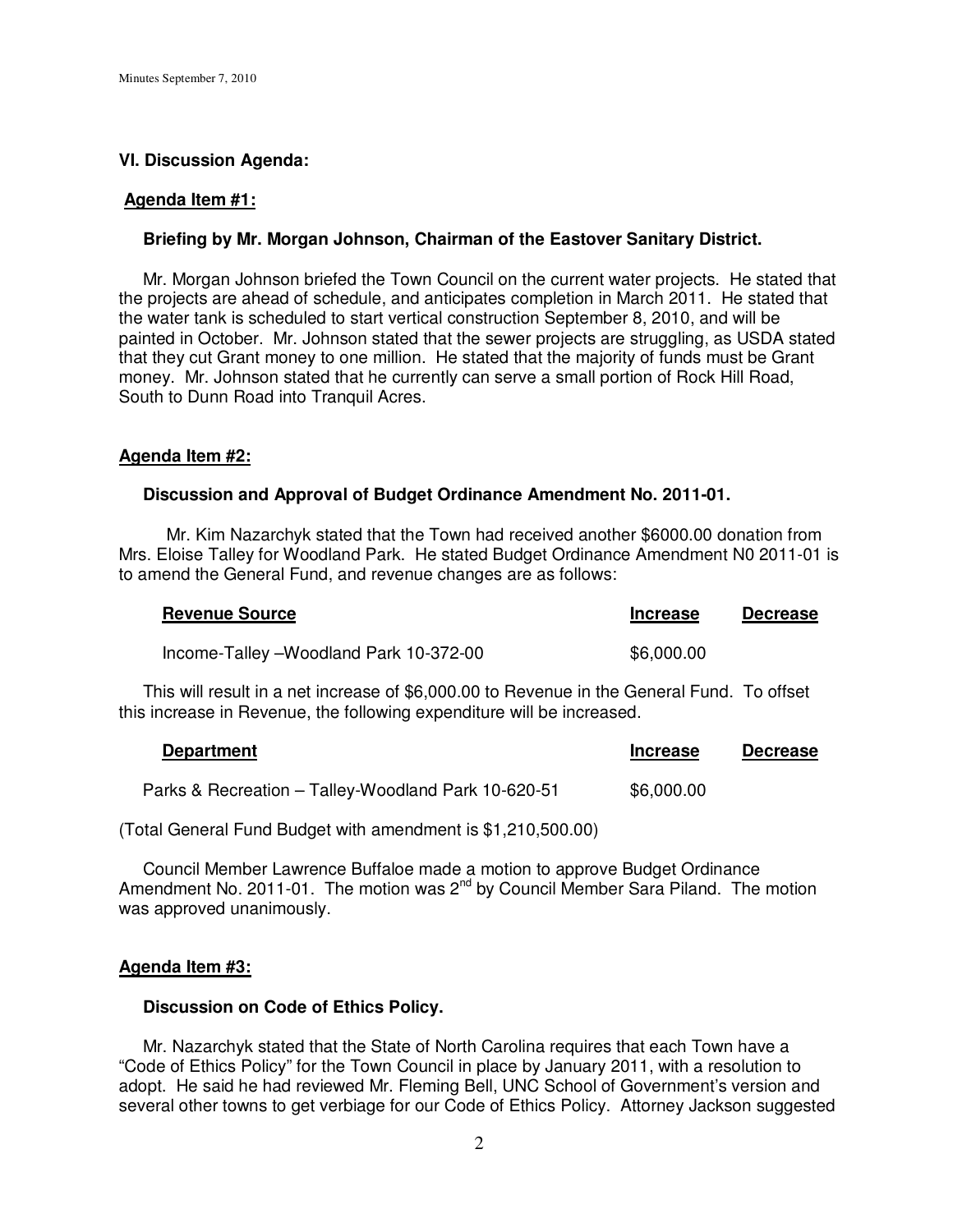numerous changes to the policy, such as to use "may" instead of "shall", because you still have to vote and start and investigation. Another change Attorney Jackson recommended was to change the 3/4 vote to 2/3 vote, and the accused member shall be allowed to vote. He stated that this is a Quasi Judicial process. The Town Council agreed with all the changes to the Code of Ethics Policy.

 Council Member Lawrence Buffaloe made a motion to approve the "Code of Ethics Policy" as amended by the discussion of the Town Council, and approve the Resolution No. 2011-5 adopting the amended Policy. The motion was  $2^{nd}$  by Council Member Cheryl Hudson. The motion was approved unanimously.

## **Agenda Item #4:**

### **Discussion and approval of Letter of Agreement with the Eastover Civic Club.**

 Mr. Nazarchyk briefed the Town Council on the Letter of Agreement between the Town of Eastover and the Eastover Civic Club. The terms and conditions are as follows:

 1. The Town of Eastover and the Eastover Civic Club will work jointly to preserve and promote our heritage and our history.

 2. Management of Town property, and property leased by the Town, will rest with the Eastover Town Council.

 3. Activities and efforts to be undertaken by the Eastover Civic club on property under the Town management must include the financing plan to be used by the Eastover Civic Club, and be preapproved and authorized by the Eastover Town Council.

 4. The Eastover Town Council will authorize activities or efforts that could result in future ongoing expense to the Town, on a case by case basis.

 5. The Eastover Civic Club will be responsible for initiating, completing, and funding any activities and efforts the Club undertakes regarding properties managed by the Town.

 Mr. Nazarchyk stated that the Eastover Civic Club President has already approved and signed the Letter of Agreement.

 Council Member Cheryl Hudson made a motion to approve the Letter of Agreement between the Town of Eastover and the Eastover Civic Club, and requested that the Mayor and Attorney Jackson signs the Letter of Agreement. The motion was 2<sup>nd</sup> by Council Member Sara Piland. The Motion was approved unanimously.

### **Agenda Item #5:**

## **Discussion of fence construction.**

 Mayor Charles McLaurin stated that the Eastover Civic Club has agreed to pay for the fence that is going up around Woodland Park. He stated that the new fence along Woodland Park is going to match the existing fence that is at the Eastover Community Center. He stated that the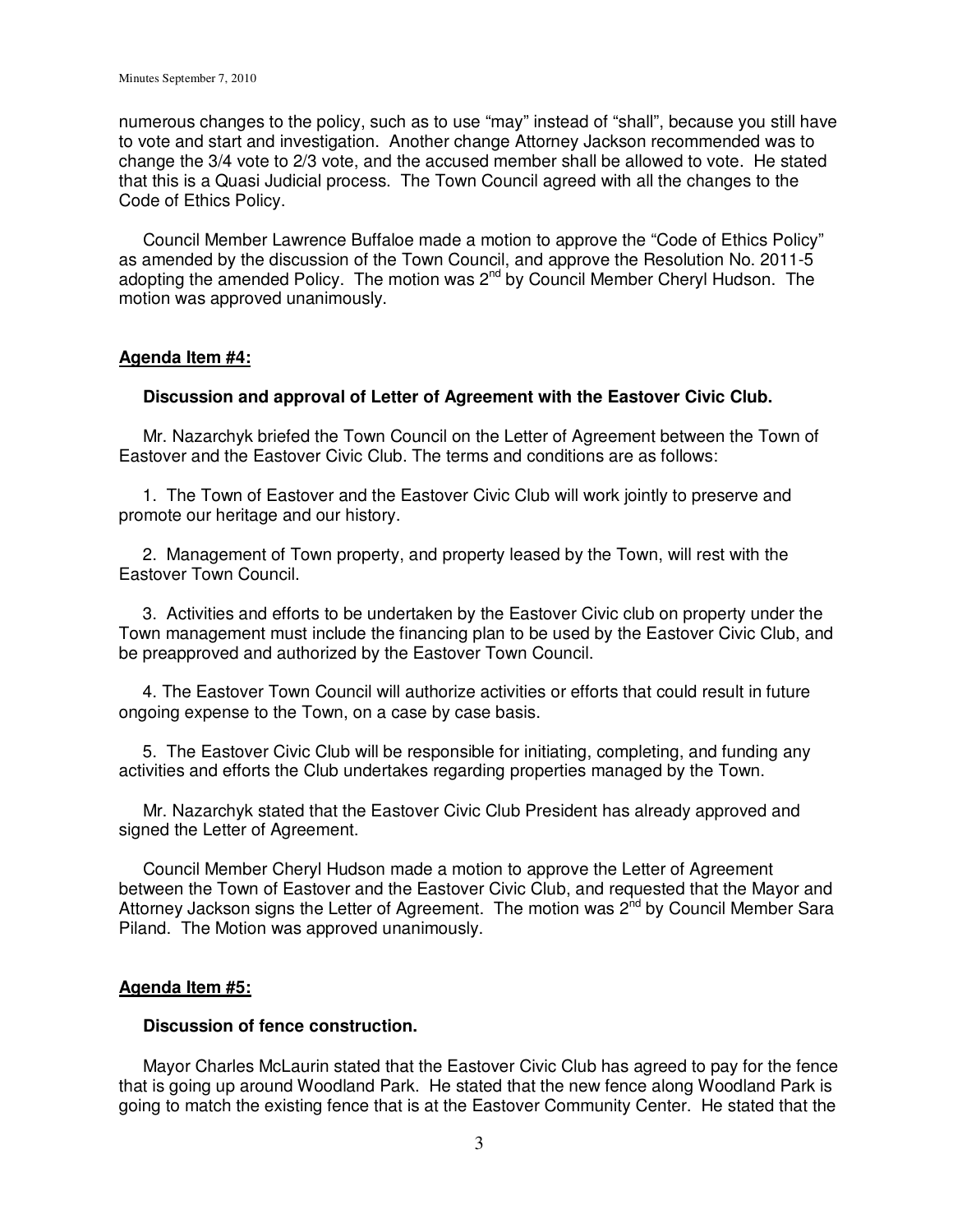fence will be between the cemetery and the park area.

 Council Member Sara Piland made a motion to approve the installation of the fence, and funding of the fence by the Eastover Civic Club for Woodland Park. The motion was  $2^{nd}$  by Council Member Cheryl Hudson. The Motion was approved unanimously.

# **Agenda Item #6:**

## **Discuss Public Comments Policy.**

Mr. Nazarchyk briefed the Town Council concerning the proposed Public Comments Policy. He stated that public comments are required by law once a month. Attorney Jackson stated that the Town Manager should respond to each speaker in writing, if necessary, after the Council and/or staff has sufficient time to research the issue. Mr. Jackson stated that the Agenda is the Boards and you must control it. Council Member Sara Piland stated that she would like to extend the 15 minute time limit, if so desired. Attorney Jackson stated that this could be done, however it would take a majority vote to suspend the rules. Council Member Benny Pearce stated that we could take action at a later meeting. He stated that the Board will consider, and the Town Manager will give the speaker an answer after that date. He stated that the speaker may or may not get an answer at the current meeting.

 Council Member made a motion to approve the Public Comments Policy with the revisions discussed and approved by the Board. The motion was  $2^{nd}$  by Council Member Lawrence Buffaloe. The Motion was approved unanimously.

# **Agenda Item #7:**

## **Discuss construction of picnic shelter at the Eastover Community Center.**

 Mayor McLaurin stated that the Town needs a Plat Plan to determine what they want built at the Community Center. Council Member Sara Piland suggested the Citizens Advisory Committee could handle this task. Attorney Jackson stated that we need a Site Plan and a committee of two people. He cautioned about building restrooms, as they are problems. He suggested that the Board get a "Scope of Project" first from an architect. Council Member Sara Piland stated that they want historical value and needs more discussion.

 Council Member Benny Pearce made a motion to explore the possibility and to have a master plan prepared for the least amount of money, and for the Town Manager to get started on this project. The motion was 2<sup>nd</sup> by Council Member Willie Geddie. The Motion was approved unanimously.

# **Agenda Item #8:**

### **Discussion of Letter of Agreement with UNC-School of Government (SOG).**

 Mr. Nazarchyk briefed the Town Council on the Letter of Agreement with UNC-SOG. He stated its purpose is to plan, prepare for, and facilitate council-staff planning retreat. He stated the focus will be to develop a unified vision of the commercial district and an action plan for the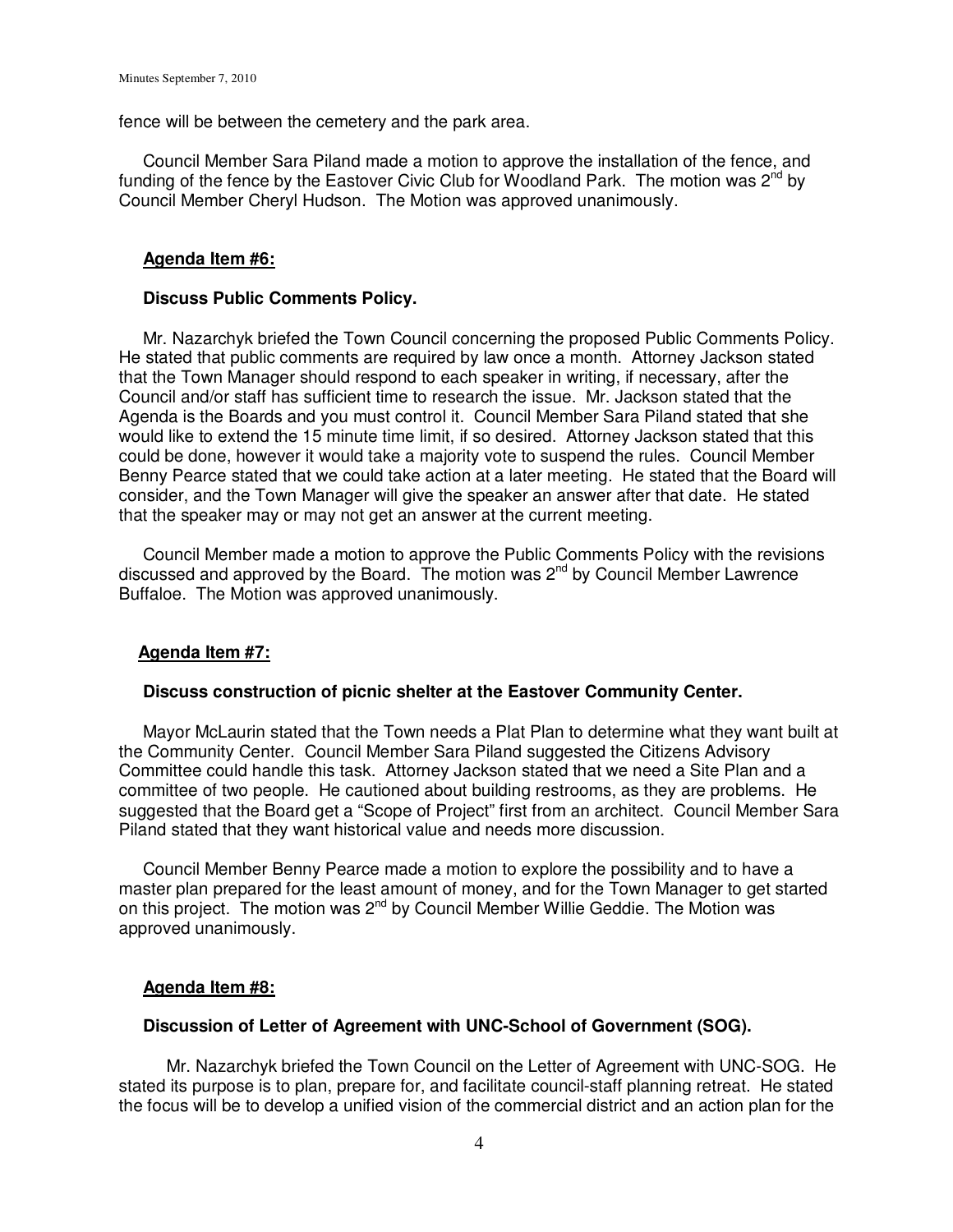next steps. He stated that the Town would agree to pay \$1,500 to the SOG based on a daily rate of \$1,000 per day. Also the Town must agree to reimburse the SOG for reasonable travel, lodging, and meal expenses. Mr. Nazarchyk stated that there will be a conference call on September 9, 2010 with Ms. Lydian Altman, Director Strategic Public Leadership Initiative from the UNC-SOG. Mr. Kim Nazarchyk, Mr. Matt Rooney, and Council Member Cheryl Hudson will be in attendance at the conference call. Mr. Nazarchyk asked each Council Member to submit to him their thoughts on how to handle commercial growth, and what do they want to see in the Town. He stated an action plan will be provided to them on September 28, 2010.

 Council Member Cheryl Hudson made a motion to approve the Letter of Agreement with the UNC-SOG as stated. The motion was 2nd by Council Member Sara Piland. The Motion was approved unanimously.

### **VII. Receive Mayors Update**:

 Mayor Charles McLaurin stated that a delegation of people from Castle Hayne came to the Eastover Town Hall and was briefed by Council Member Sara Piland concerning incorporation. He stated that Castle Hayne is trying to get incorporated as a town, so Wilmington cannot annex them. He stated that Castle Hayne is more than 5 miles from Wilmington and they already have a post office.

 Mayor McLaurin discussed the landscaping of Woodland Park. He wants to have native plants to our area in the Park.

### **VIII. Receive Council Members Updates:**

No updates.

### **IX. Receive Town Managers Update:**

 Mr. Nazarchyk stated that on the September 28, 2010 Planning Session, lunch will be served.

 Mr. Nazarchyk stated we have 4 new phones installed in the Town Hall with two incoming lines that will roll over to the next number if busy. The fax line will be installed this week.